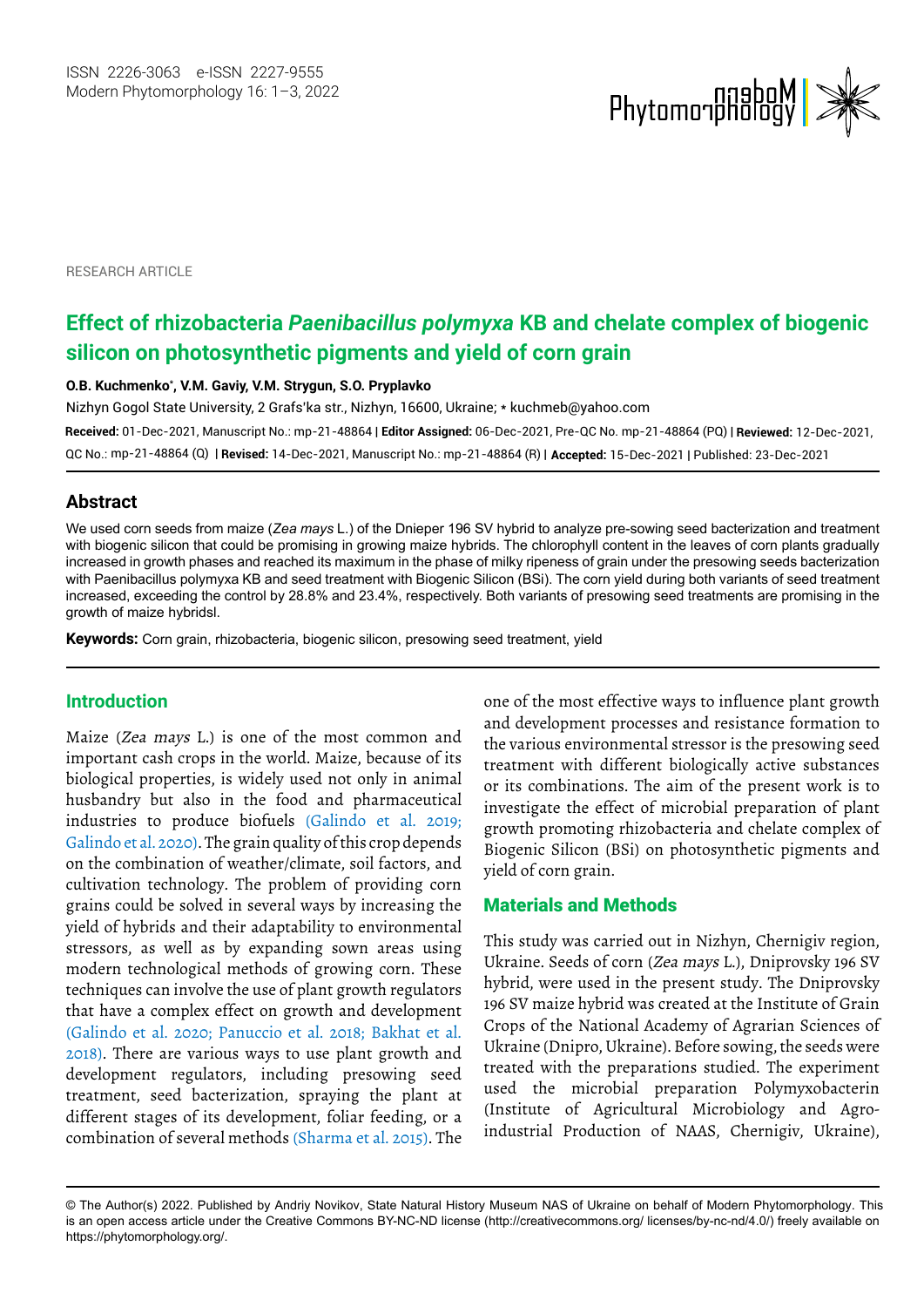based on the active growth promoting rhizobacteria, Paenibacillus polymyxa KB (P. polymyxa; TU U 24.1- 00497360-004:2009). Bacterization of corn seeds (1 ml per 300 g of seeds) was performed according to SOU 01.11– 37–783. The BSi chelate complex is a biologically active immunoprotector (BAI-SI) ("Agroecotech" Ltd., Kyiv, Ukraine) based on silicon (active substances: silicon in ionic form (silicon oxide), 5%-7%; potassium oxide, 2.2%- 3.3%; and trace elements including iron, copper, and zinc). Seed presowing (300 g) with a BSi chelate complex was performed in doses of  $25$  ml  $L<sup>1</sup>$  of water. The processing time of the corn seeds was 1 hour. After seed treatment, corn was sown in a square-nested manner in the field soil. The soil cover of the experimental field is chernozem podzol, low humus. The total area of the sown area was 88 m<sup>2</sup>. Field trials in our work were repeated during 2017-2019. The study was arranged as a completely randomised design with 3 groups and three replicates: 1) control (C); 2) seed bacterization (B); 3) seed treatment with BSi (Si). Leaf chlorophyll in different phases of ontogenesis (3-5 leaves, panicle ejection and milky ripeness of grain phases) and carotenoids at the mature of the grains were extracted with 95% ethanol. The absorbance of the supernatants was measured at 450 nm, 649 nm, 654 nm, and 665 nm. Chlorophyll and carotenoid concentrations were calculated according to (Sumanta et al. 2014). The data were analyzed with computer-based software XLSTAT following the analysis of variance. A Student's t-test was used for the statistical analysis. Differences in values were considered statistically significant at  $p \le 0.05$ . Results are expressed as mean and Standard Deviation (SD) of the mean. Mean  $(\pm$  SD) was calculated from three replicates for each treatment.

# Results and Discussion

Presowing seed bacterization causes certain changes in the pigment composition of the leaves of corn plants in different phases of ontogenesis. It was found that in the 3-5 leaves phase, the chlorophyll (a+b) content increased by 31.2% (Fig. 1) compared to the control. Furthermore, seed bacterization effectively stimulated the formation of chlorophyll b in corn leaves, exceeding the control by 92%. The chlorophyll (a+b) content in the leaves under presowing seed treatment with BSi is close to the control, while the chlorophyll b content exceeded the control by 44% (Fig. 1). In the panicle ejection phase, presowing seed bacterization showed the highest efficiency and increased the chlorophyll (a+b) content in the leaves by 30.9% compared to the control. It effectively stimulated the content of chlorophyll a and b in the leaves of corn by 26.8% and 41.0%, respectively. Presowing seed treatment with BSi resulted in an increase in chlorophyll content



**Figure 1.** Effect of seed bacterization and seed treatment with BSi on chlorophyll content in corn leaves in different phases of ontogenesis, 2017-2019. C: control; B: seed bacterization; Si: seed treatment with BSi; chl: chlorophyll. The mean with asterisks on top of the bars is significantly different (p≤ 0.05) compared to the control.

(chlorophyll a+b, chlorophyll a, and chlorophyll b content by 21.6%, 16%, and 35.7%, respectively) (Fig. 1) compared to the control. In the milky ripeness of the grain phase, presowing seed treatment with BSi demonstrated the highest efficiency, increasing the chlorophyll (a+b) content and the chlorophyll a and chlorophyll b content by 46%, 48%, and 43%, respectively (Fig. 1) compared to the control.

In the present study, the chlorophyll (a+b) content in leaves increased following presowing with the studied preparations during the ontogenesis phases. During the 3-5 leaf phase, presowing bacterization led to an effective increase in chlorophyll a and b content. This effect of presowing bacterization may be due to the presence of phosphate-mobilizing bacteria, P. polymyxa KB. In the rhizosphere of plants, these bacteria transform complex soil compounds, which become available for plant nutrition, increase the size of the root system, and improve phosphorus nutrition (Galindo et al. 2019). Phosphorus, as a component of key biomolecules (nucleic acids, phospholipids, and ATP), is associated with energy conversion systems in a living cell, stimulates the intensity of photosynthesis and respiration, leading to an increase in chlorophyll content in the green parts of the plant (Galindo et al. 2019; Kollárová et al. 2019). During panicle ejection phase, pollen formation is completed and the organogenesis of female inflorescence continues. At this period of ontogenesis, both methods of presowing treatment had an effective influence on the chlorophyll content in the leaves. According to our results, the chlorophyll content in corn leaves gradually grew by stages of growth and development and reached its maximum in the milky ripeness of the grain phase. This effect can be explained by improving plant nutrition, increasing the vital activity of protoplasts, and growing plastid cells, leading to an increase in green photosynthetic pigments